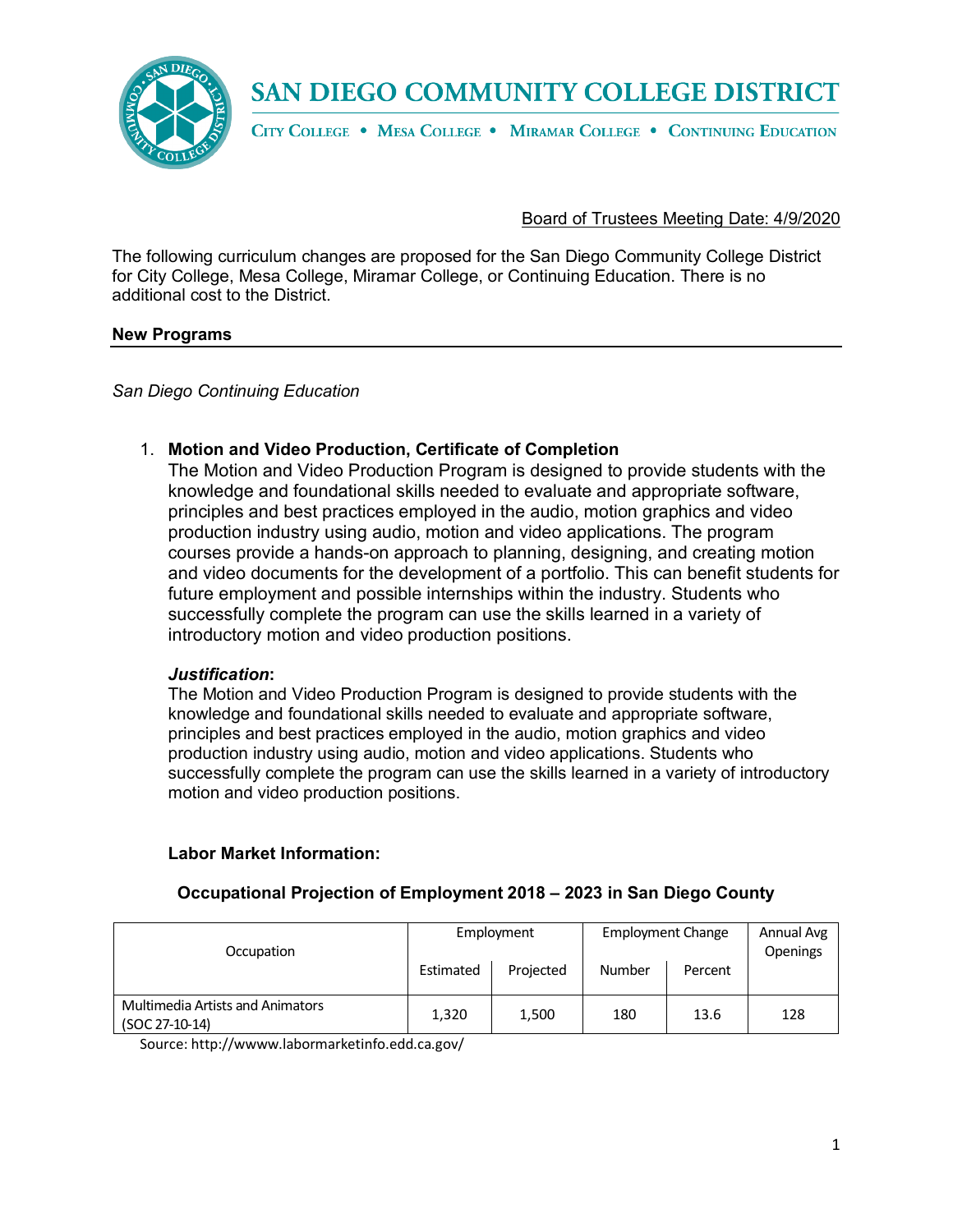

# **SAN DIEGO COMMUNITY COLLEGE DISTRICT**

CITY COLLEGE . MESA COLLEGE . MIRAMAR COLLEGE . CONTINUING EDUCATION

### **2. Web Design and Content Management, Certificate of Completion**

The Web Design and Content Management program is designed to provide students with the knowledge and skills needed to assess and learn basic design principles employed in the web design content management industry. Through a hands-on approach, students will gain a working knowledge of the creative fields of visual and digital design for a web design and content management system. The program courses provide instruction including selecting the appropriate tools, understanding best practices in the web design content management industry and applying appropriate industry standard applications. Students will learn the technical skills needed to be ready for work in the digital design industry. Earning a Web Design and Content Management Certificate allows students to demonstrate their knowledge and expertise with the most common skills required for the web design content management industry. This program serves as a foundation for additional training in higher education courses and/or introductory level position in these industries.

### *Justification***:**

The Web Design and Content Management program is designed to provide students with the knowledge and skills needed to learn and assess basic design principles employed in the field of web design content management. This program serves as a foundation for additional training in higher education courses and/or an introductory level position in these industries.

### **Labor Market Information:**

| <b>Occupation</b>              | <b>Employment</b> |           | <b>Employment Change</b> |         | <b>Annual Avg</b><br><b>Openings</b> |
|--------------------------------|-------------------|-----------|--------------------------|---------|--------------------------------------|
|                                | <b>Estimated</b>  | Projected | <b>Number</b>            | Percent |                                      |
| Web Developer<br>(SOC 15-1134) | 2,550             | 3.040     | 490                      | 19.2    | 242                                  |

### **Occupational Projection of Employment 2016 – 2026 in San Diego County**

Source: http://wwww.labormarketinfo.edd.ca.gov/